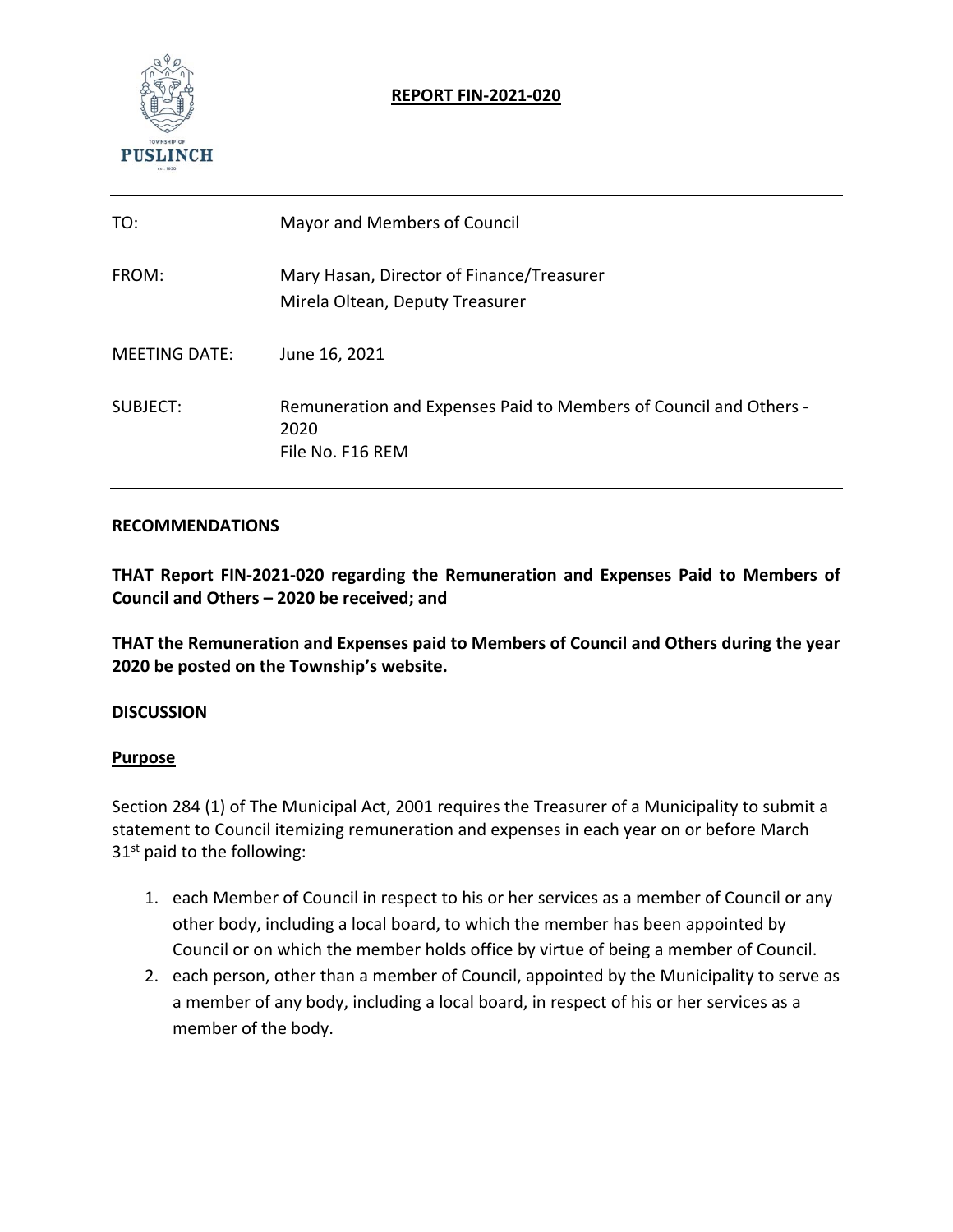### **Background**

The authority to pay Council and Committee members remuneration or per diems, including benefits (if applicable) and reimbursement of business expenses for the 2020 fiscal year is outlined in By‐law No. 058‐2020 passed by Council on December 16, 2020.

The Township provides reasonable remuneration or per diems to members of Council and Committee appointees.

The Township also provides expense reimbursement to Members of Council and Committee members for reasonable and permitted expenses incurred while carrying out their respective roles and responsibilities.

Members of local boards who are appointed by the Township also receive payments from the local boards. These payments must be reported per Section 284 (1) of the Municipal Act, 2001.

Schedule A lists the total Remuneration and Expenses paid out to Members of Council and Others During the Year 2020 in accordance with Section 284 (1) of the Municipal Act, 2001.

#### **Financial Implications**

Funds are provided in the Council Operating Budget for Council's remuneration and reimbursement for reasonable and permitted expenses. Funds are also provided in the Committee cost centres for remuneration and expenses paid to Committee members. These are budgeted annually through the Operating Budget process.

The expenses shown in Schedule A include both mileage and allowable business expenses per the Township's policies.

#### **Applicable Legislation and Requirements**

Section 284(1), Municipal Act, 2001

#### **Attachments**

Schedule A – Remuneration and Expenses Paid to Members of Council and Others During the Year 2020.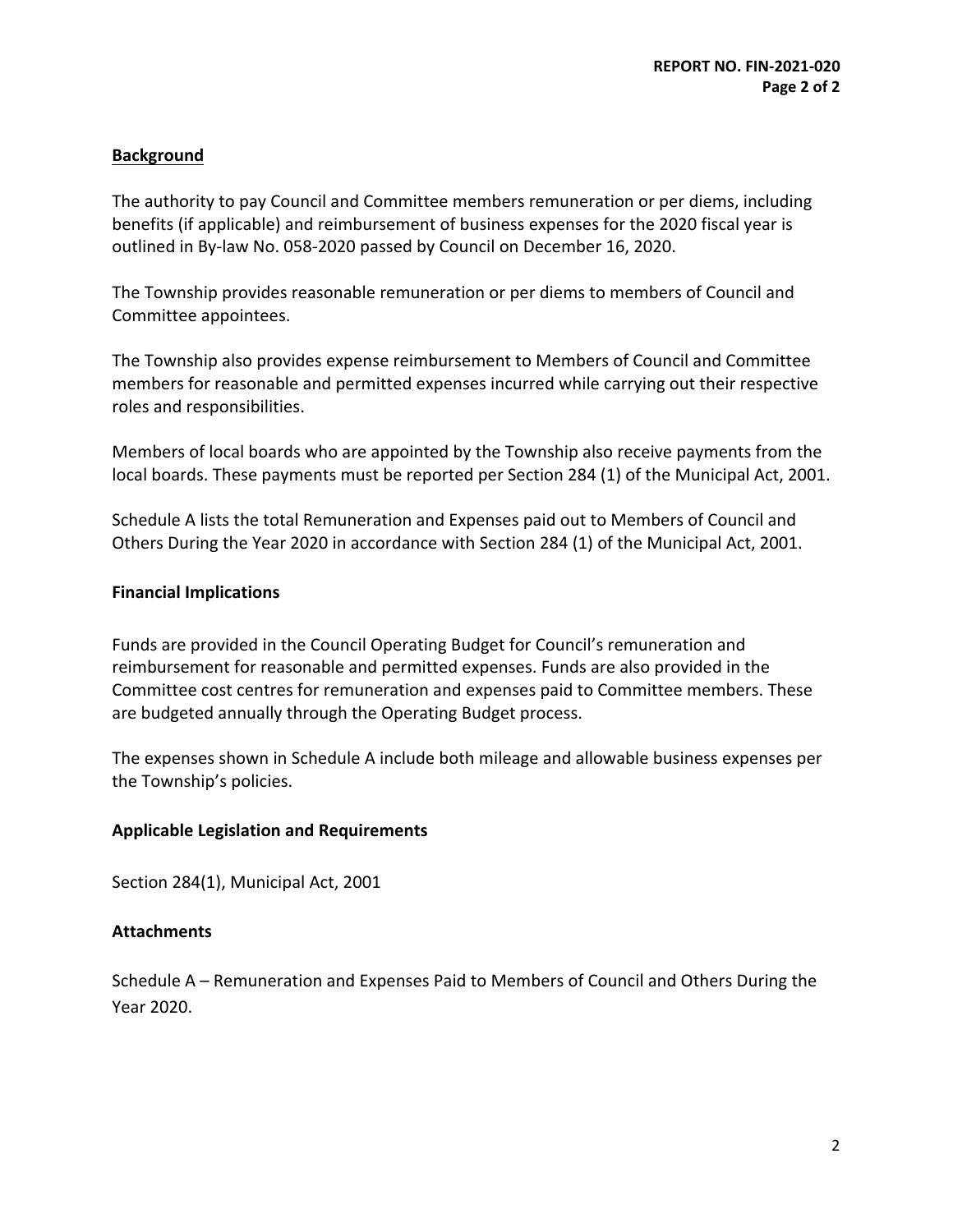#### **Township of Puslinch Remuneration and Expenses Paid to Members of Council and Others During 2020**

|                               |              |              | <b>Sub-Total</b> | Sub-Total           |                    |
|-------------------------------|--------------|--------------|------------------|---------------------|--------------------|
| <b>Member of</b><br>Council   | Remuneration | Benefits **  | Remuneration     | <b>Expenditures</b> | <b>Grand Total</b> |
| James Seeley,<br>Mayor        | 27,759       | 1,867        | 29,626           |                     | 29,626             |
| Matthew Bulmer,<br>Councillor | 18,704       | 6,831        | 25,535           | 313                 | 25,848             |
| Jessica Goyda,<br>Councillor  | 18,704       | 6,831        | 25,535           | 980                 | 26,515             |
| Sara Bailey,<br>Councillor *  | 19,251       | 6,841        | 26,092           | 735                 | 26,827             |
| John Sepulis,<br>Councillor   | 18,704       | 6,481        | 25,185           | 421                 | 25,606             |
| <b>Totals</b>                 | Ś<br>103,120 | \$<br>28,852 | \$<br>131,973    | \$<br>2,450         | 134,422            |

**\*** Councillor Sara Bailey was appointed to Council on December 18, 2019 due to a vacancy on Council. Therefore, remuneration from December 18, 2019 to December 31, 2019 was reflected in the audited general ledger detail for 2020. For other Council Members, the remuneration from this same period was reflected in the audited general ledger detail for 2019.

**\*\*** Benefits include employer portion of Extended Health Care, Hospital Semi‐Private, Dental, Drug, Vision Care, and Out of Province Coverage, Employer's Health Tax (EHT) and Canada Pension Plan (CPP) if applicable. Employment Insurance (EI) is exempt.